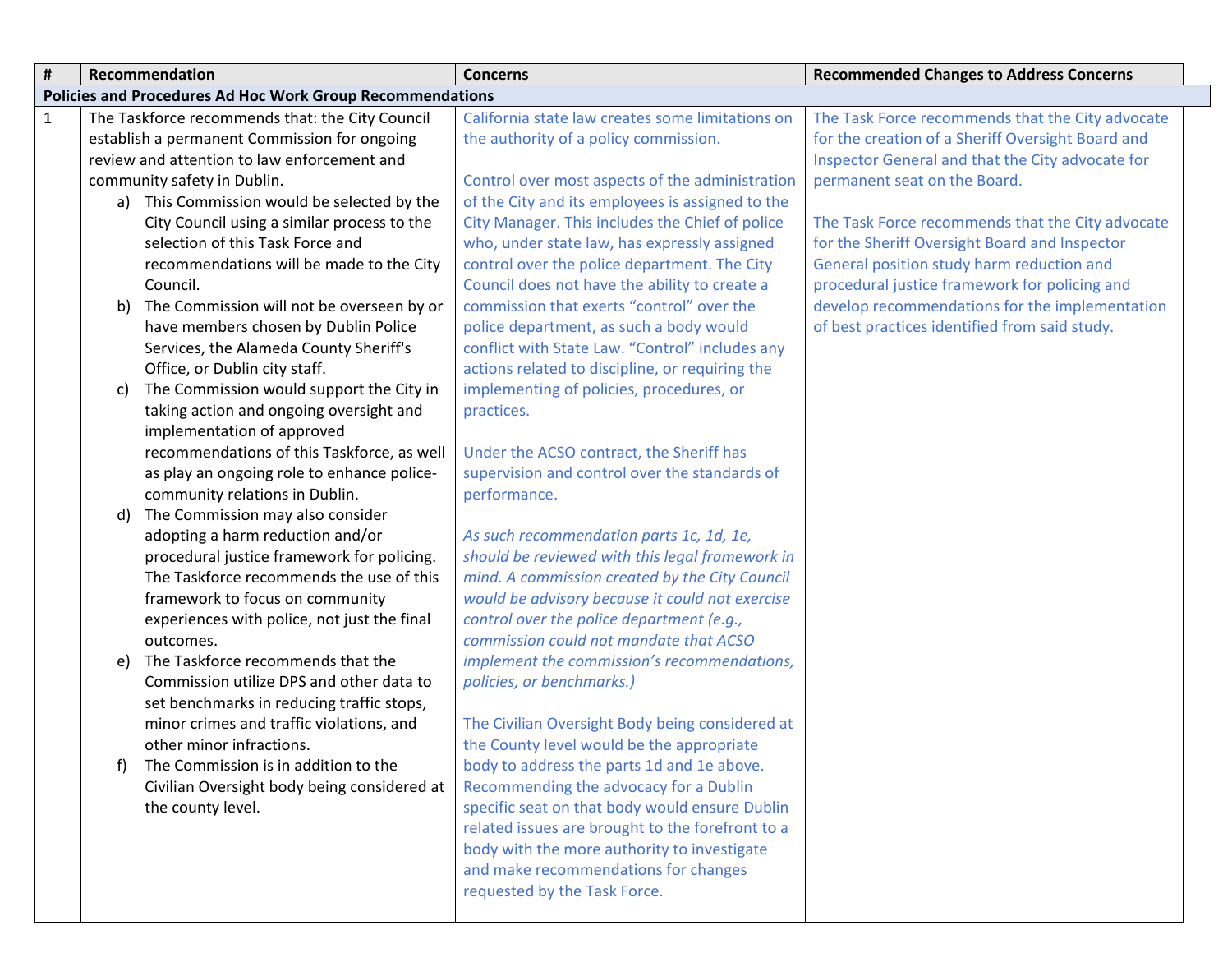| $\overline{2}$ | The Taskforce recommends that: the City Manager<br>hire a consultant to provide capacity and expertise<br>in supporting enhanced collaboration between the<br>Dublin community, Dublin City Council, Dublin city<br>staff, and Dublin Police Services. This consultant<br>should bring expertise in law enforcement-<br>community relations and serve as an outside<br>support to the city.                                                                                                                                                                                                                                                      | Police Services are performed under contract<br>with the Alameda County Sheriff's Office. The<br>Sheriff has supervision and control over the<br>employees providing services including items<br>like standards of performance, training, and<br>discipline. Any changes to the policies under<br>which the Sheriff's department operates would<br>require further discussions with the Sheriff and<br>potentially contract amendments.<br>Recommendation 2 is implementable;<br>however, this work would have to be done in<br>cooperation with the Alameda County Sheriff's<br>Office.                                                                                                                                                                                                                                                                                                                                                                                                   | The Task Force Recommends that the City Manager<br>hire a consultant to provide capacity and expertise<br>in supporting enhanced collaboration between the<br>Dublin Community, Dublin City Council, Staff,<br>Dublin Police Services, and the Alameda County<br>Sheriff's Office. This Consultant should bring<br>expertise in law enforcement-community relations<br>and serve as additional support to the City. |
|----------------|--------------------------------------------------------------------------------------------------------------------------------------------------------------------------------------------------------------------------------------------------------------------------------------------------------------------------------------------------------------------------------------------------------------------------------------------------------------------------------------------------------------------------------------------------------------------------------------------------------------------------------------------------|--------------------------------------------------------------------------------------------------------------------------------------------------------------------------------------------------------------------------------------------------------------------------------------------------------------------------------------------------------------------------------------------------------------------------------------------------------------------------------------------------------------------------------------------------------------------------------------------------------------------------------------------------------------------------------------------------------------------------------------------------------------------------------------------------------------------------------------------------------------------------------------------------------------------------------------------------------------------------------------------|---------------------------------------------------------------------------------------------------------------------------------------------------------------------------------------------------------------------------------------------------------------------------------------------------------------------------------------------------------------------------------------------------------------------|
| 3              | The Task Force recommends that: data be<br>collected in the following categories to help<br>establish benchmarks in reducing nonviolent police<br>interactions:<br>a) Number of consent vs. Probable Cause<br>searches<br>The amount of time DPS spends on<br>b)<br>responding to noncriminal activity vs.<br>minor crime activity vs. violent crime.<br>Pre-stop perception of race of subject prior<br>c)<br>to them being charged with minor crime<br>with misdemeanor.<br>Police officer's pre-stop perception of the<br>d)<br>race of individuals they stop.<br>Police officer's basis for reasonable<br>e)<br>suspicion leading to a stop. | The Racial and Identity Profiling Act of 2015<br>(RIPA) requires that, among other things, each<br>California Law enforcement agency collect and<br>annually report their stop data to the Attorney<br>General.<br>ACSO began collecting RIPA-required stop data<br>on 1/1/2021. The State RIPA Board will publish<br>all Stop Data information annually. ACSO data<br>will be available in 2022.<br>RIPA requires that stop data collected include<br>perceived race/ethnicity of a person stopped,<br>as well as the primary basis for the stop,<br>including reasonable suspicion. RIPA also<br>requires that the Basis for a Search be reported<br>including whether consent was given or if there<br>was probably cause. The officer must also<br>provide a brief explanation regarding the basis<br>for the search and must provide additional<br>detail.<br>Given these RIPA data collection requirements,<br>items 3a, 3c, 3d, and 3e are generally<br>duplicative with state law. | The Task Force recommends that all RIPA required<br>stop data be published on the City's Data<br>Transparency Platform on an annual basis. This will<br>include stop data in the following areas:<br>Perceived race/ethnicity<br>Primary basis for the stop<br>Whether consent was given or if there was<br>probable cause.                                                                                         |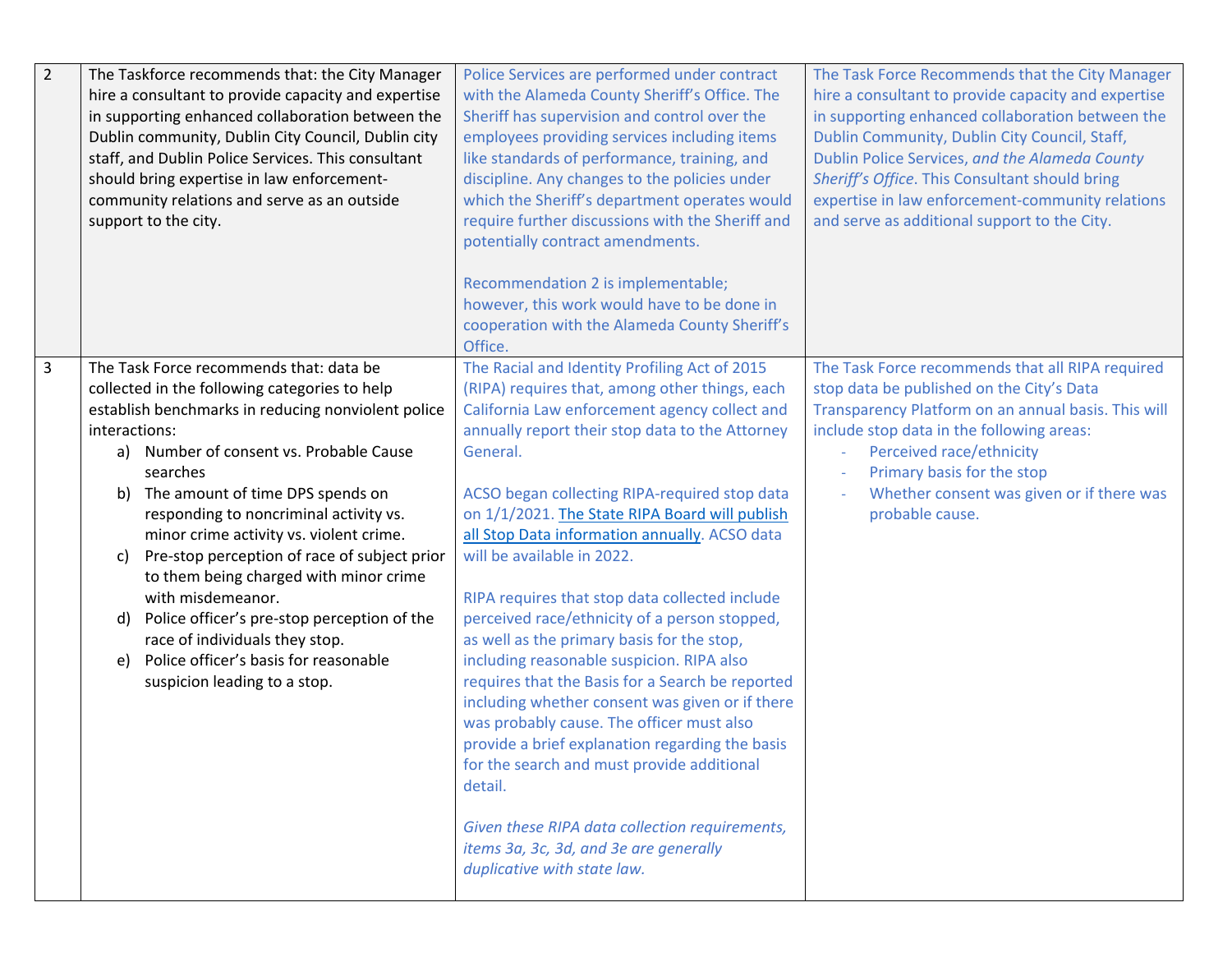|                |                                                                                                                                                                                                                                                                                                                                                                                                                                                                                                                                                                                                                                                                                                                                                                                               | ACSO does not have the capacity to develop the<br>data and analysis for item 3b. In the case of<br>pre-stop perceptions of race, there would be no<br>consistent way to collect and track such data<br>due to the different circumstances surrounding<br>how individuals are cited for a misdemeanor<br>(I.e., Cite-Release) as well as other scenarios<br>which would contribute to a lack of consistent,<br>reliable data.                                                                                                                                                                                                                                                                                                                                                                    |                                                                                                                                                                                                                                                                          |
|----------------|-----------------------------------------------------------------------------------------------------------------------------------------------------------------------------------------------------------------------------------------------------------------------------------------------------------------------------------------------------------------------------------------------------------------------------------------------------------------------------------------------------------------------------------------------------------------------------------------------------------------------------------------------------------------------------------------------------------------------------------------------------------------------------------------------|-------------------------------------------------------------------------------------------------------------------------------------------------------------------------------------------------------------------------------------------------------------------------------------------------------------------------------------------------------------------------------------------------------------------------------------------------------------------------------------------------------------------------------------------------------------------------------------------------------------------------------------------------------------------------------------------------------------------------------------------------------------------------------------------------|--------------------------------------------------------------------------------------------------------------------------------------------------------------------------------------------------------------------------------------------------------------------------|
| $\overline{4}$ | The Taskforce recommends that: de-escalation<br>data collection and reporting is enhanced to<br>increase de-escalation efforts. Furthermore, this<br>de-escalation data should be made transparent<br>and be shared via annual reporting. The Taskforce<br>suggests a goal of 20% increase of de-escalation by<br>end of 2023. For officers who effectively de-<br>escalate, the Taskforce also recommends that they<br>be recognized for their efforts.                                                                                                                                                                                                                                                                                                                                      | De-escalation data is not readily available and<br>quantifiable for the purposes of analysis and<br>publication.<br>As stated earlier, the Sheriff has supervision<br>over the standard of performance of DPS. The<br>City does not have the authority to set those<br>goals, under the current contract.                                                                                                                                                                                                                                                                                                                                                                                                                                                                                       | The Taskforce recommends that the City and ACSO<br>explore ways to collect and report data regarding<br>de-escalation.                                                                                                                                                   |
| 5 <sup>1</sup> | The Taskforce recommends that: the City Manager<br>request DPS to provide comprehensive reporting<br>for incidents involving Use of Force. Information in<br>this report should include the following:<br>a) The type of force.<br>b) The types and degree of injury to suspect<br>and officer.<br>Date and time.<br>C)<br>Location of the incident.<br>d)<br>Officer's assignment.<br>e)<br>Number of officers using force in the<br>$\ddot{}$<br>incident.<br>Officer's activity when force was used (ex.<br>g)<br>Handcuffing, search warrant, pursuit)<br>Subject's activity allegedly requiring the<br>officer to use force.<br>h) Officer's demographics (age, gender,<br>race/ethnicity, rank, number of years with<br>[Insert Jurisdiction], number of years as a<br>police officer). | AB 71 and SB 1421 established standards for<br>Use of Force Data and Reporting requirements.<br>Under AB 71, California Law Enforcement<br>agencies are required to collect and annually<br>report data on specified use of force incidents.<br>For each incident reported, the information<br>reported to the California Department of<br>Justice shall include, but not be limited to:<br>The gender, race, and age of each<br>individual who was shot, injured, or<br>killed.<br>The date, time, and location of the<br>incident.<br>Whether the civilian was armed, and, if<br>$\bullet$<br>so, the type of weapon.<br>The type of force used against the<br>officer, the civilian, or both, including<br>the types of weapons used.<br>The number of officers involved in the<br>incident. | The Task Force recommends that in instances<br>where there is a DPS officer involved shooting or<br>use of force resulting in great bodily injury or<br>death, DPS will make the AB71 and SB1421 data<br>publicly available on the City's Data Transparency<br>Platform. |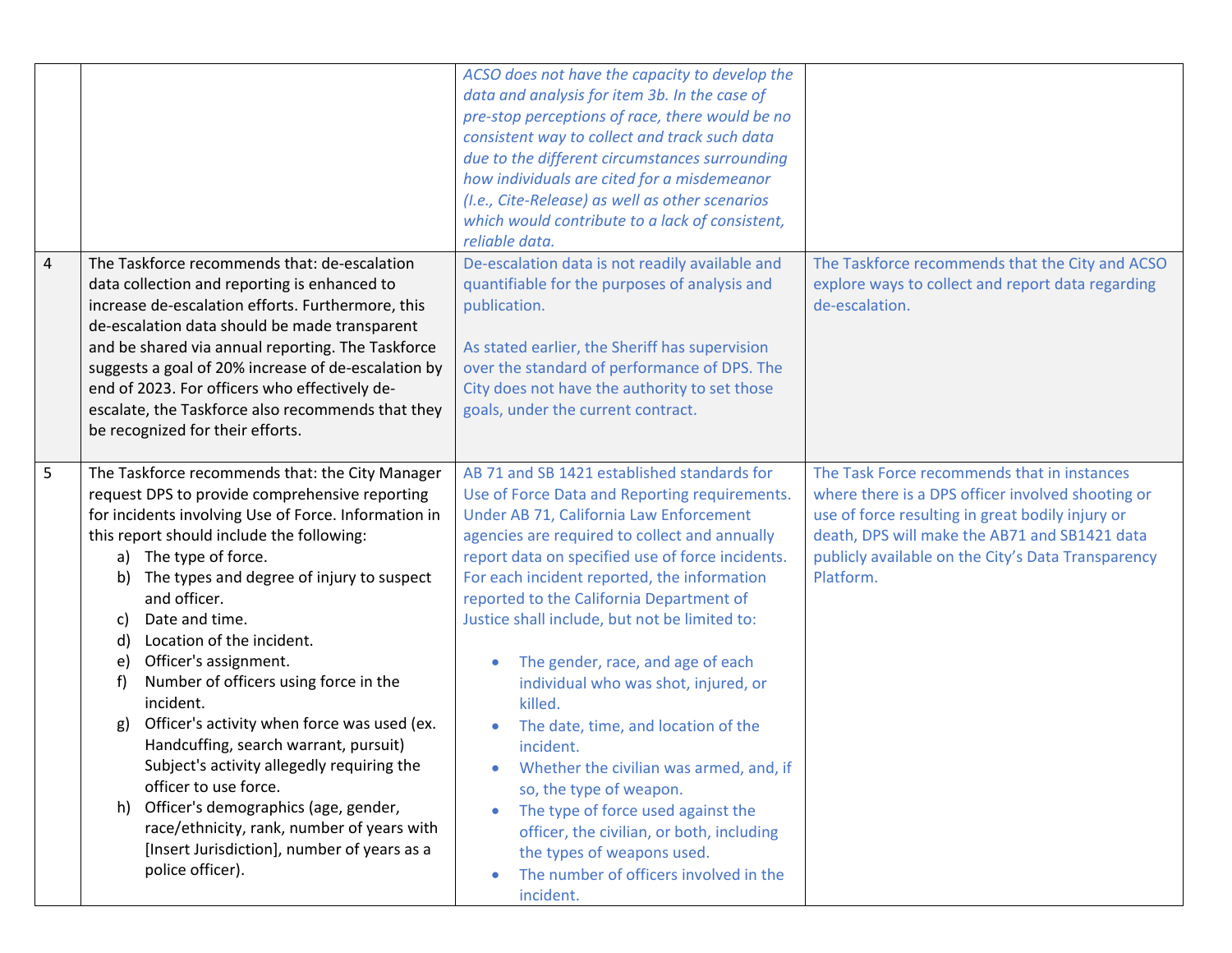| Subject demographics including<br>i)<br>race/ethnicity, age, gender, gender<br>identity, primary.<br>Language and other factors such as mental<br>illness, cognitive impairment,<br>developmental disability, drug and alcohol<br>use/addiction and homeless.<br>Outcome of any investigation regarding<br>j)<br>the use of force including any disciplinary<br>actions that were taken as a result.<br>De-escalation reduction targets.<br>k)<br>Recommendations.<br>$\mathbf{I}$                                                                                                                   | The number of civilians involved in the<br>incident.<br>A brief description regarding the<br>circumstances surrounding the<br>incident, which may include the nature<br>of injuries to officers and civilians and<br>perceptions on behavior or mental<br>disorders.<br>Given these AB 71 reporting requirements in<br>existing law, portions of item 5 are duplicative.<br>Under SB 1421, records relating to the report,<br>investigation, or findings for incidents involving<br>either the discharge of a firearm at a person by<br>a peace officer, or the use of force resulting in<br>death or great bodily injury, are subject to<br>disclosure in response to a CPRA request.<br>All other reports regarding use of force<br>incidents, including investigation and<br>disciplinary records, are confidential and/or<br>exempt from disclosure under state law. |
|------------------------------------------------------------------------------------------------------------------------------------------------------------------------------------------------------------------------------------------------------------------------------------------------------------------------------------------------------------------------------------------------------------------------------------------------------------------------------------------------------------------------------------------------------------------------------------------------------|--------------------------------------------------------------------------------------------------------------------------------------------------------------------------------------------------------------------------------------------------------------------------------------------------------------------------------------------------------------------------------------------------------------------------------------------------------------------------------------------------------------------------------------------------------------------------------------------------------------------------------------------------------------------------------------------------------------------------------------------------------------------------------------------------------------------------------------------------------------------------|
|                                                                                                                                                                                                                                                                                                                                                                                                                                                                                                                                                                                                      | For 5k, see recommendations 1 & 4 above.                                                                                                                                                                                                                                                                                                                                                                                                                                                                                                                                                                                                                                                                                                                                                                                                                                 |
| Staff, Management, and Accountability Ad Hoc Work Group Recommendations                                                                                                                                                                                                                                                                                                                                                                                                                                                                                                                              |                                                                                                                                                                                                                                                                                                                                                                                                                                                                                                                                                                                                                                                                                                                                                                                                                                                                          |
| 6<br>The Task Force recommends that: in addition to<br>current hiring criteria utilized by the Chief of DPS,<br>the City Manager, in consultation with the City<br>Council, direct the Chief to include the following<br>selection criteria to guide the Chief of DPS when it<br>comes to hiring law enforcement personnel for<br>DPS:<br><b>Residents of Dublin</b><br>a)<br>Race/gender/ethnicity/sexual orientation<br>$\mathbf{b}$<br>representation to reflect the City of Dublin<br>and individuals DPS engages with on a daily<br>basis.<br>Community policing engagement<br>C)<br>experience | See #7 below<br>See #7 below                                                                                                                                                                                                                                                                                                                                                                                                                                                                                                                                                                                                                                                                                                                                                                                                                                             |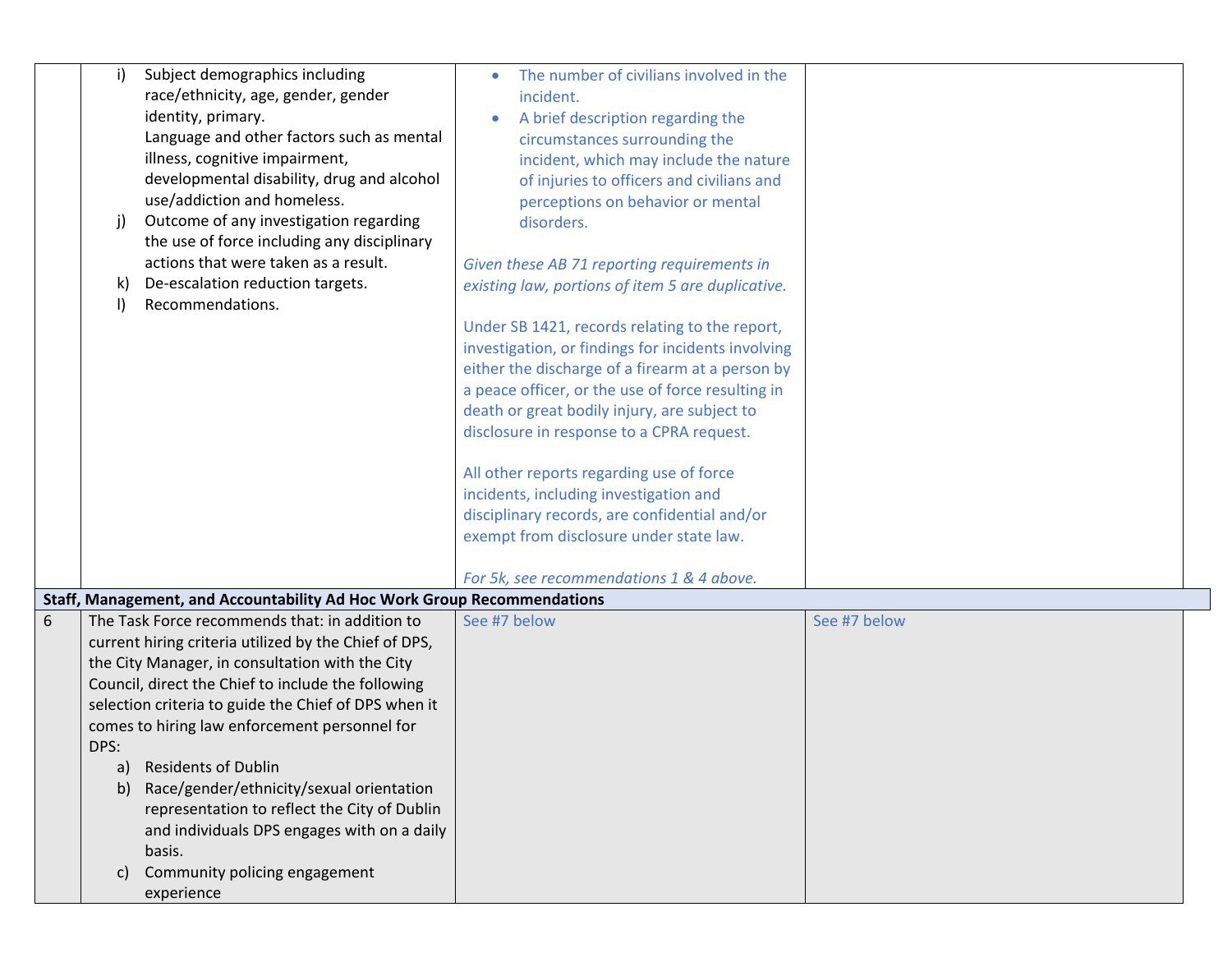|                | d) Experience working in diverse communities   |                                                    |                                                |
|----------------|------------------------------------------------|----------------------------------------------------|------------------------------------------------|
|                | and/or on diverse teams.                       |                                                    |                                                |
| $\overline{7}$ | The Task Force recommends that: the City       | Under the current contract, the Sheriff provides   | The Task Force recommends the City publish the |
|                | Manager meet with the Chief of DPS annually to | personnel and police services in Dublin and the    | demographic data of DPS officers on an annual  |
|                | review the hiring criteria and DPS demographic | City pays for those services based on actual       | basis on the City's Data Transparency Portal.  |
|                | data.                                          | costs. Under the terms of the agreement, the       |                                                |
|                |                                                | Sheriff has supervision and control over the       |                                                |
|                |                                                | employees providing services, including items      |                                                |
|                |                                                | like standards of performance, training, and       |                                                |
|                |                                                | discipline. Any changes to the policies under      |                                                |
|                |                                                | which the Sheriff's department operates would      |                                                |
|                |                                                | require further discussions with the Sheriff, and  |                                                |
|                |                                                | potentially contract amendments.                   |                                                |
|                |                                                | State Law expressly assigns control over the       |                                                |
|                |                                                | police department to the Police Chief (GC          |                                                |
|                |                                                | 38630). The Sheriff has supervision and control    |                                                |
|                |                                                | over the employees providing services. Any         |                                                |
|                |                                                | changes would require further discussions with     |                                                |
|                |                                                | the Sheriff and potentially contract               |                                                |
|                |                                                | amendments.                                        |                                                |
|                |                                                |                                                    |                                                |
|                |                                                | Under existing law, peace officers are required    |                                                |
|                |                                                | to meet certain minimum standards during the       |                                                |
|                |                                                | hiring evaluation process, including a finding     |                                                |
|                |                                                | that the applicant is free from any physical,      |                                                |
|                |                                                | emotional, or mental condition that might          |                                                |
|                |                                                | adversely affect their duties.                     |                                                |
|                |                                                | AB 846 broadens the minimum standards to           |                                                |
|                |                                                | specific that a disqualifying condition includes   |                                                |
|                |                                                | implicit and explicit biases. AB 846 requires that |                                                |
|                |                                                | when a law enforcement agency evaluates            |                                                |
|                |                                                | potential peace officers for hiring, the           |                                                |
|                |                                                | evaluation must find that the applicant is free    |                                                |
|                |                                                | from any bias against race or ethnicity, gender,   |                                                |
|                |                                                | nationality, religion, disability, or sexual       |                                                |
|                |                                                | orientation that might adversely affect the        |                                                |
|                |                                                | exercise of the powers of a peace officer. POST    |                                                |
|                |                                                | must update its screening regulations and          |                                                |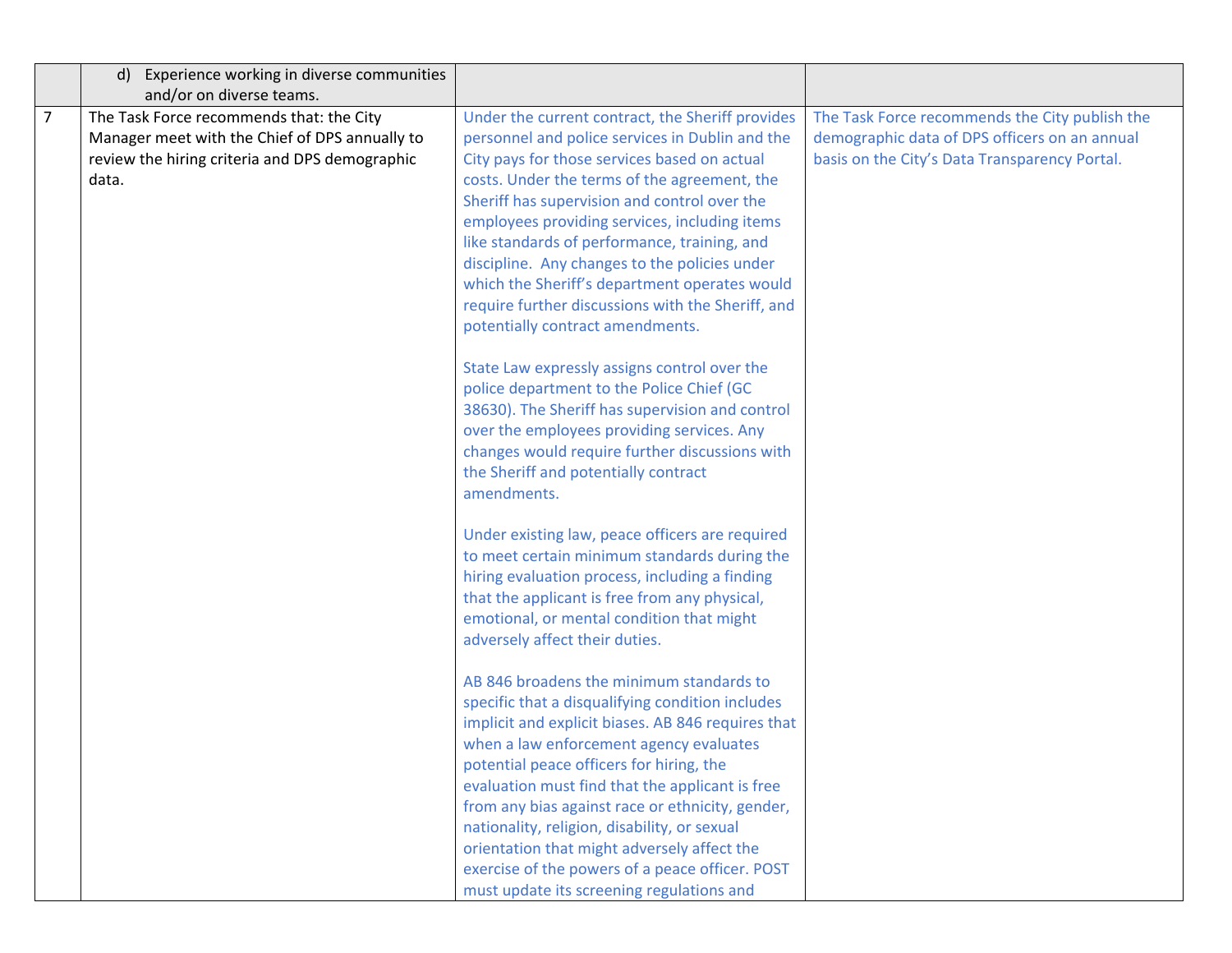|         |                                                                                                                                                                                                                                                                                                                                                                                                                                                                                                                                                                                                                                                                                                                                                                                                                                                                                                                                                                     | materials to incorporate this new standard by<br>January 1, 2022.<br>AB 846 specifies that law enforcement agencies<br>must review all peace officer job descriptions<br>and make changes that emphasize community-<br>based policing, familiarization between law<br>enforcement and community residents, and<br>collaborative problem solving, while de-<br>emphasizing the paramilitary aspects of the<br>job.                                                                                                                                                                                 |                                                                                                                                                                                                                                                                                                                                                                                                                                                                                                                                                                                                                                                                               |
|---------|---------------------------------------------------------------------------------------------------------------------------------------------------------------------------------------------------------------------------------------------------------------------------------------------------------------------------------------------------------------------------------------------------------------------------------------------------------------------------------------------------------------------------------------------------------------------------------------------------------------------------------------------------------------------------------------------------------------------------------------------------------------------------------------------------------------------------------------------------------------------------------------------------------------------------------------------------------------------|---------------------------------------------------------------------------------------------------------------------------------------------------------------------------------------------------------------------------------------------------------------------------------------------------------------------------------------------------------------------------------------------------------------------------------------------------------------------------------------------------------------------------------------------------------------------------------------------------|-------------------------------------------------------------------------------------------------------------------------------------------------------------------------------------------------------------------------------------------------------------------------------------------------------------------------------------------------------------------------------------------------------------------------------------------------------------------------------------------------------------------------------------------------------------------------------------------------------------------------------------------------------------------------------|
| $\,8\,$ | The Taskforce recommends that: the City Manager<br>annually report to the City Council hiring criteria<br>and demographic data.                                                                                                                                                                                                                                                                                                                                                                                                                                                                                                                                                                                                                                                                                                                                                                                                                                     | See #7.                                                                                                                                                                                                                                                                                                                                                                                                                                                                                                                                                                                           | See #7.                                                                                                                                                                                                                                                                                                                                                                                                                                                                                                                                                                                                                                                                       |
| 9       | The Task Force recommends that: DPS issue a<br>press release within 72 hours after every incident<br>involving use of lethal force by DPS.                                                                                                                                                                                                                                                                                                                                                                                                                                                                                                                                                                                                                                                                                                                                                                                                                          | <b>None</b>                                                                                                                                                                                                                                                                                                                                                                                                                                                                                                                                                                                       | The Task Force recommends that the City enact an<br>administrative policy which states that the City will<br>issue a press release within 72 hours after every<br>incident involving use of lethal force by DPS.                                                                                                                                                                                                                                                                                                                                                                                                                                                              |
| 10      | The Task Force recommends that: the City<br>Manager in consultation with the City Council<br>engage an independent third-party to convene an<br>annual DPS Study Session for Dublin residents (to<br>include, but not limited to workshops, breakout<br>groups, open comment, etc.). The DPS Study<br>Session to include:<br>a) Report on "best practices" regarding<br>community policing, police disciplinary<br>policies/procedures, law enforcement<br>hiring/recruitment/retention, bias, and<br>other topics that are of interest to all<br>stakeholders involved.<br>Issuance of a public report to include<br>b)<br>findings, recommendations and actions<br>from the DPS Study Session.<br>The Task Force recommends that: the City<br>C)<br>Council direct DPS to provide a public<br>response to Study Session Report findings,<br>recommendations and actions, with such<br>response to include potential revisions and<br>new policies and procedures. | This kind of public report would be best<br>completed by the Sheriff's Office Inspector<br>General which is anticipated to be created by<br>the Board of Supervisors. This position will have<br>the resources and the ability to set<br>recommendation and follow up actions for<br>ACSO.<br>Under the City's current contract, the Sheriff<br>has supervision and control over the employees<br>providing services, including items like<br>standards of performance. Changes to ACSO<br>policies would require further discussions with<br>the Sheriff and potentially contract<br>amendments. | The Task Force recommends that the City advocate<br>for the creation of a Sheriff's Office Inspector<br>General and Sheriff's Office Oversight Board and<br>that said newly created bodies conduct a public<br>study session to discuss policing best practices and<br>develop a public report which includes findings,<br>recommendations, and actions for the Sheriff's<br>Office.<br>In addition, the Task Force recommends that the<br>City host a facilitated, community educational<br>workshop on 21 <sup>st</sup> century policing and community<br>relations best practices. The workshop will include<br>guided community conversations for those in<br>attendance. |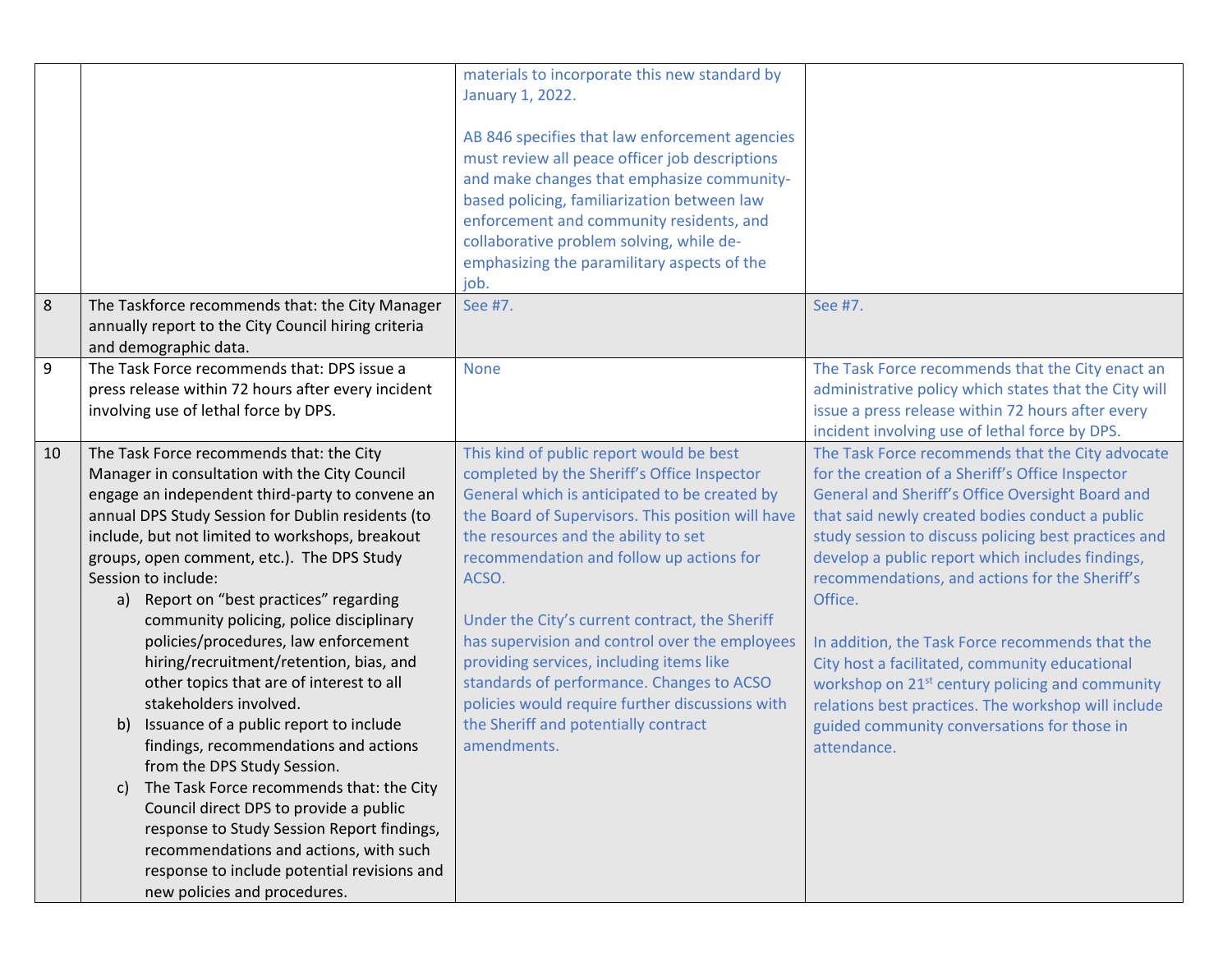| 11 | The Task Force recommends that: the City Council                  | ACSO will evaluate the options for this. The          | The Task Force recommends that the City work     |
|----|-------------------------------------------------------------------|-------------------------------------------------------|--------------------------------------------------|
|    | direct the City Manager in consultation with DPS to               | quickest way to implement this                        | with ACSO to develop additional methods for      |
|    | develop an online platform to enable civilians to                 | recommendation would be through an email              | residents to file DPS complaints and             |
|    | file DPS complaints and commendations through                     | address. Form functionality on their website          | commendations either through electronic means or |
|    | an online form (e.g., ACSO's website/mobile app)                  | and the use of a voice mail option will require       | voicemail (internal affairs email address).      |
|    | and by voicemail to make complaints and                           | further discussion with ACSO.                         |                                                  |
|    | commendations easier and safer to report.                         |                                                       |                                                  |
| 12 | The Taskforce recommends that: non-private DPS                    | Commendation Data can be uploaded to the              | The Task Force recommends that the City work     |
|    | complaints and commendations data be available                    | City's Data Transparency Portal. ACSO currently       | with ACSO to publish information regarding DPS   |
|    | on city websites.                                                 | reports aggregate complaint data to CalDOJ.           | complaints and commendations data on the City's  |
|    |                                                                   |                                                       | Data Transparency Portal.                        |
|    |                                                                   | The Data is <b>published</b> annually, which could be |                                                  |
|    |                                                                   | shared on the City's Data Transparency Portal.        |                                                  |
|    |                                                                   | Data Categories for these reports are detailed.       |                                                  |
|    |                                                                   | here.                                                 |                                                  |
|    |                                                                   |                                                       |                                                  |
|    |                                                                   | The ability of ACSO to bifurcate complaints tied      |                                                  |
|    |                                                                   | to DPS will require further conversation with         |                                                  |
|    |                                                                   | ACSO.                                                 |                                                  |
| 13 | The Taskforce recommends that: the City Manager                   | None.                                                 | The Task Force recommends the City develop cards |
|    | request DPS to provide a card with information                    |                                                       | for DPS to provide with information on how to    |
|    | about how to make a complaint, along with the                     |                                                       | make a complaint or commendation.                |
|    | officer's name and badge number, to all people                    |                                                       |                                                  |
|    | who they stop.                                                    |                                                       |                                                  |
| 14 | The Task Force recommends that: the City                          | State law requires collection and reporting of        | See #12.                                         |
|    | Manager request DPS to compile and make                           | specified Civilians' Complaint Against Peace          |                                                  |
|    | available to the public on a quarterly basis non-                 | Officers (CCAPO) data to DOJ, which is                |                                                  |
|    | private,                                                          | published annually.                                   |                                                  |
|    | a) statistics of all complaints and                               |                                                       |                                                  |
|    | commendations filed with DPS broken                               | Under state law, commendations and                    |                                                  |
|    | down by race, gender, age, time of day,                           | complaints (including disciplinary and                |                                                  |
|    | location, and related data,                                       | resolution information) are considered part of        |                                                  |
|    | statistics of types of disciplinary actions<br>b)                 | an employee's confidential personnel file.            |                                                  |
|    | taken by DPS and for what actions, and                            |                                                       |                                                  |
|    | statistics on how or if complaints were<br>C)                     | Under Penal Code section 832.7, police officer        |                                                  |
|    | resolved.                                                         | personnel records, including "information             |                                                  |
|    |                                                                   | obtained from the records" are confidential           |                                                  |
|    |                                                                   | (unless it falls within a SB 1421 category            |                                                  |
|    |                                                                   | requiring disclosure under CPRA).                     |                                                  |
|    | Training, Mental Health, Budget Ad Hoc Work Group Recommendations |                                                       |                                                  |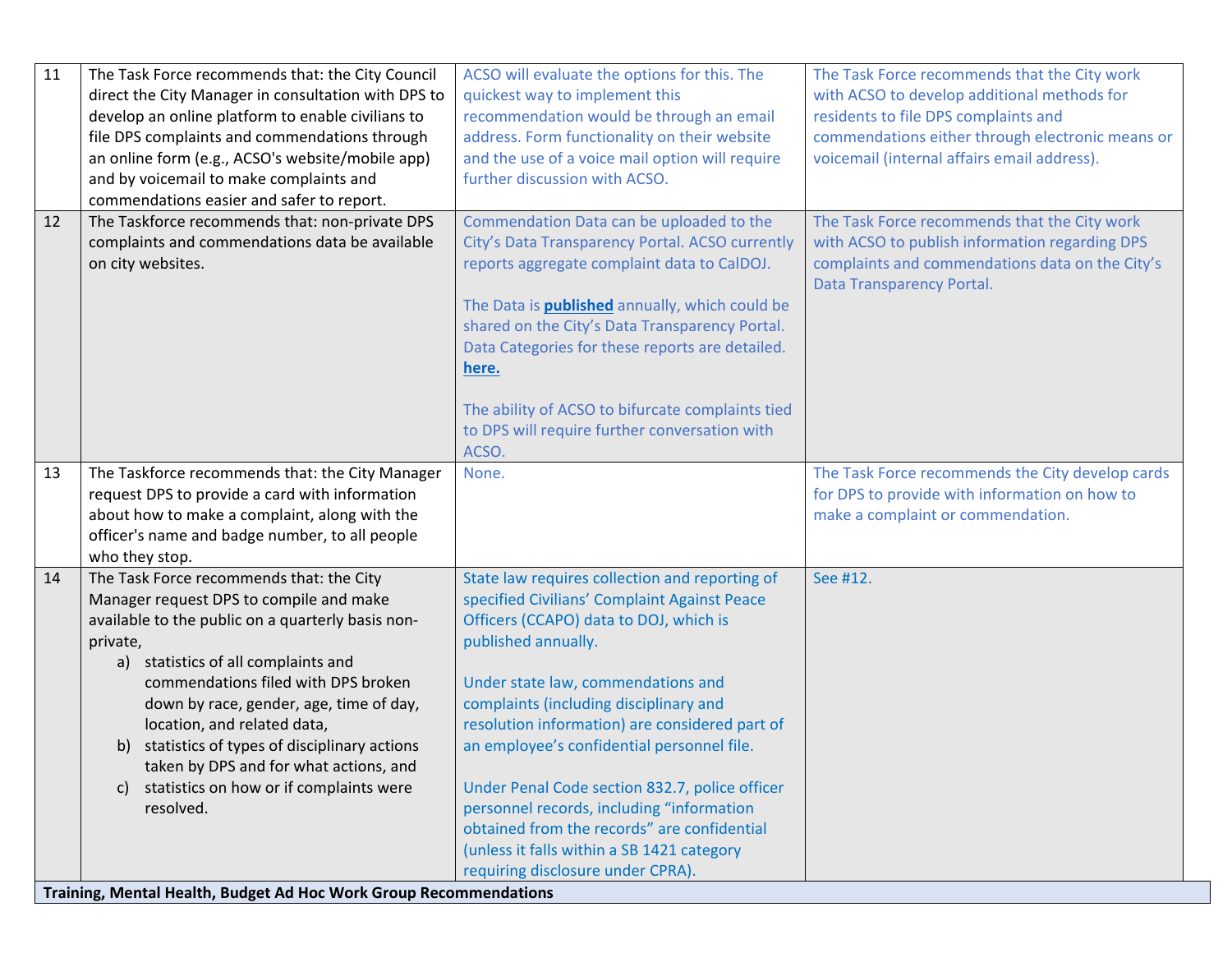| 15 | The Task Force recommends that: the City of       | The City requests flexibility regarding the   | The Task Force recommends that the City              |
|----|---------------------------------------------------|-----------------------------------------------|------------------------------------------------------|
|    | Dublin develop and implement a multidisciplinary  | "development and implementation" language     | implement a multidisciplinary mobile crisis team for |
|    | mobile crisis team for nonviolent situations.     | to read as "implementation." The City may     | non-violent situations                               |
|    |                                                   |                                               |                                                      |
|    | a) The team would consist of a licensed           | elect to partner with existing programs       |                                                      |
|    | behavioral health provider, an Emergency          | available in the County rather than develop a |                                                      |
|    | Medical Technician, and a Social Worker.          | program internally.                           |                                                      |
|    | The team would be dispatched through<br>b)        |                                               |                                                      |
|    | 911 calls and would attend to non-violent         |                                               |                                                      |
|    | situations such as: individuals undergoing        |                                               |                                                      |
|    | mental health crisis who do not pose a            |                                               |                                                      |
|    | threat to others, non-criminal homeless           |                                               |                                                      |
|    | activity, community dispute resolutions,          |                                               |                                                      |
|    | youth intervention, and welfare checks.           |                                               |                                                      |
|    | This team would begin by operating<br>c)          |                                               |                                                      |
|    | Monday through Sunday 11am to 9pm.                |                                               |                                                      |
|    | The hours could expand as deemed                  |                                               |                                                      |
|    | necessary and as funding allows.                  |                                               |                                                      |
|    | The purpose of the mobile crisis would be<br>d)   |                                               |                                                      |
|    | to assess the situation, provide brief            |                                               |                                                      |
|    | supportive interventions, help stabilize          |                                               |                                                      |
|    | crisis matters and assist in connecting           |                                               |                                                      |
|    | individuals to services as well as resources.     |                                               |                                                      |
|    | Additionally, the mobile crisis team would<br>e)  |                                               |                                                      |
|    | be available to provide scenario-based            |                                               |                                                      |
|    | training and consultation to law                  |                                               |                                                      |
|    | enforcement, first responders, schools,           |                                               |                                                      |
|    | community providers, families and other           |                                               |                                                      |
|    | community members.                                |                                               |                                                      |
| 16 | The Taskforce recommends that: the City of        | The City requests flexibility regarding the   | The Task Force recommends that the City, in          |
|    | Dublin, in collaboration with DPS. develop and    | "development and implementation" language     | collaboration with ACSO, implement co-responder      |
|    |                                                   | to read as "implementation." The City may     |                                                      |
|    | implement co-responder teams consisting of one    |                                               | teams consisting of                                  |
|    | police officer and one Mental Health Professional | elect to partner with existing programs       |                                                      |
|    | (licensed LMFT or LCSW) to respond to situations  | available in the County rather than develop a |                                                      |
|    | where people are experiencing a severe mental     | program internally.                           |                                                      |
|    | health crisis that could pose a threat to safety. |                                               |                                                      |
|    | Components of the collaborative response would    |                                               |                                                      |
|    | be:                                               |                                               |                                                      |
|    | a) Co-responder team would either be first        |                                               |                                                      |
|    | on the scene as dispatched through 911 or         |                                               |                                                      |
|    | be called in by other first responders after      |                                               |                                                      |
|    | initial assessments indicates a necessity of      |                                               |                                                      |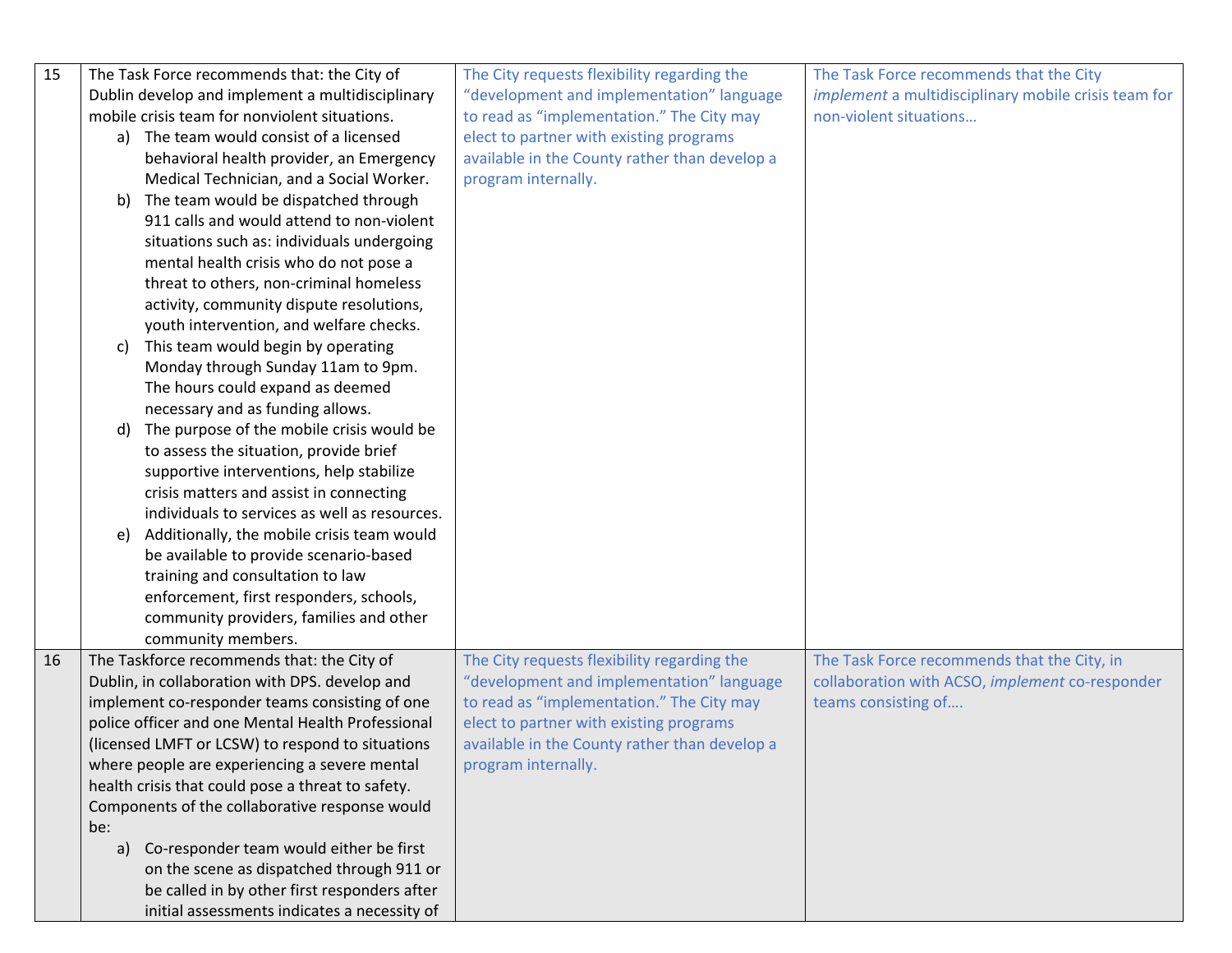|    | mental health services where there is a            |                                                  |                                                    |
|----|----------------------------------------------------|--------------------------------------------------|----------------------------------------------------|
|    | threat to safety.                                  |                                                  |                                                    |
|    | b) Co-responder team would provide                 |                                                  |                                                    |
|    | immediate help to individuals experiencing         |                                                  |                                                    |
|    | a severe mental health crisis, deescalate          |                                                  |                                                    |
|    | intense situations, provide accurate on-           |                                                  |                                                    |
|    | the-scene mental health assessments, if            |                                                  |                                                    |
|    | necessary, include family and/or friends in        |                                                  |                                                    |
|    | crucial information gathering process,             |                                                  |                                                    |
|    | connect individuals to resources, and assist       |                                                  |                                                    |
|    | with transportation to care facilities for         |                                                  |                                                    |
|    | services needed in 5150 cases.                     |                                                  |                                                    |
|    | Co-responder team should drive an<br>C)            |                                                  |                                                    |
|    | unmarked police car and wear civilian              |                                                  |                                                    |
|    | clothing to intentionally and proactively          |                                                  |                                                    |
|    | diffuse tense situations.                          |                                                  |                                                    |
| 17 | The Taskforce recommends that: Dublin Police       | Under the City's current contract, the Sheriff   |                                                    |
|    | Services amend the Critical Decision-Making Model  | has supervision and control over the employees   |                                                    |
|    | (CDM) to require self-evaluation and procedural    | providing services, including items like         |                                                    |
|    | justice during police response, including the      | standards of performance.                        |                                                    |
|    | assessment of the proportionalism, accountability, |                                                  |                                                    |
|    | necessity, and ethics of police actions. Prompts   | Changes to ACSO policies would require further   |                                                    |
|    | pertaining to proportionalism can be added for     | discussions with the Sheriff and potentially     |                                                    |
|    | further consideration in the CDM.                  | contract amendments.                             |                                                    |
| 18 | The Taskforce recommends that: Dublin Police       | As discussed in the DPS Training Memo, DPS       | The Task Force recommends that DPS identify ways   |
|    | Services' mandatory CPT training for all officers  | already provides Use of Force/De-escalation      | to expand the training offerings in 18a-f either   |
|    | include the following topics, with an emphasis on  | training at least three times a year during      | through muster room briefings, independent         |
|    | scenario based, situational decision-making        | firearms trainings and daily briefings. DPS      | study/self-paced trainings, or additional training |
|    | training, specific to the demographics and         | Officers already attend a four (4) hour in-      | days.                                              |
|    | populations within the City of Dublin:             | person training course on Implicit Bias and      |                                                    |
|    | a) Implicit Bias                                   | <b>Racial Profiling.</b>                         |                                                    |
|    | Understanding languages and cultural<br>b)         |                                                  |                                                    |
|    | responsiveness                                     | DPS officers attend training that covers items   |                                                    |
|    | Understanding people with disabilities<br>C)       | 18a-f every two years.                           |                                                    |
|    | Community policing<br>d)                           |                                                  |                                                    |
|    | Use of Force/De-escalation<br>e)                   | The City requests clarification on the           |                                                    |
|    | Leadership, professionalism, ethics<br>f)          | prioritization of the trainings and to make sure |                                                    |
|    |                                                    | that the amount of training is reasonable in     |                                                    |
|    |                                                    | terms of overall hours.                          |                                                    |
| 19 | The Taskforce recommends that: the above topics    | There are impracticalities with the              | The Task Force recommends that DPS identify a      |
|    | shall be in addition to the mandatory 24 hours of  | recommendation. Dublin does not have local       | staff member to serve as a liaison with advocacy   |